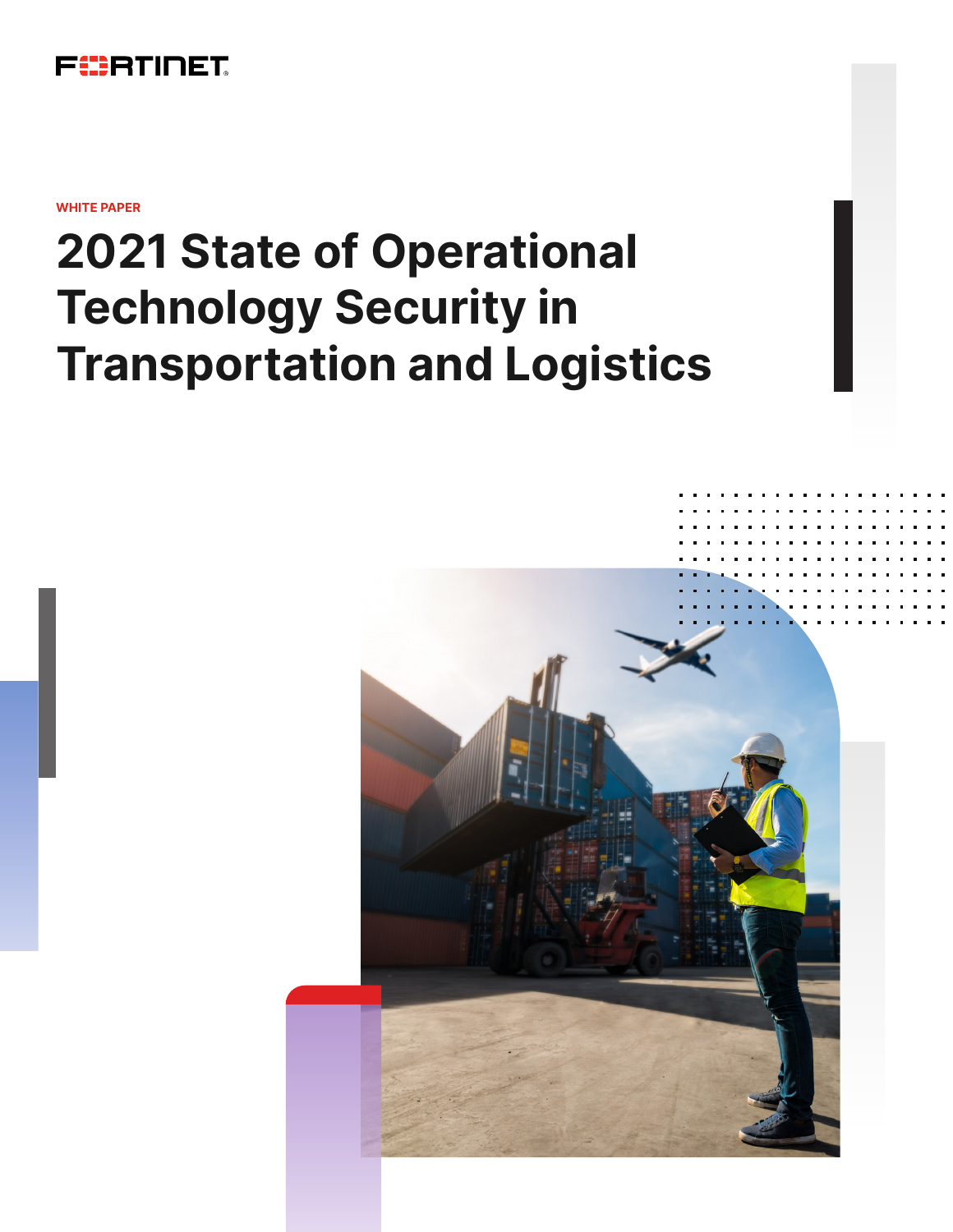## **Table of Contents**

| Best Practices for OT Security in Transportation and Logistics  10 |  |
|--------------------------------------------------------------------|--|
|                                                                    |  |
|                                                                    |  |

Research for this white paper was conducted by Virtual Intelligence Briefing (VIB). VIB is an interactive online community of more than 2.2M IT practitioners and decision-makers who share their experiences and opinions by engaging in vendor-neutral surveys across virtually all IT/OT domains. The survey methodology adheres to industry research best practices including respondent targeting and screening, bias-neutral question construction, respondent usability testing, and post-survey analysis.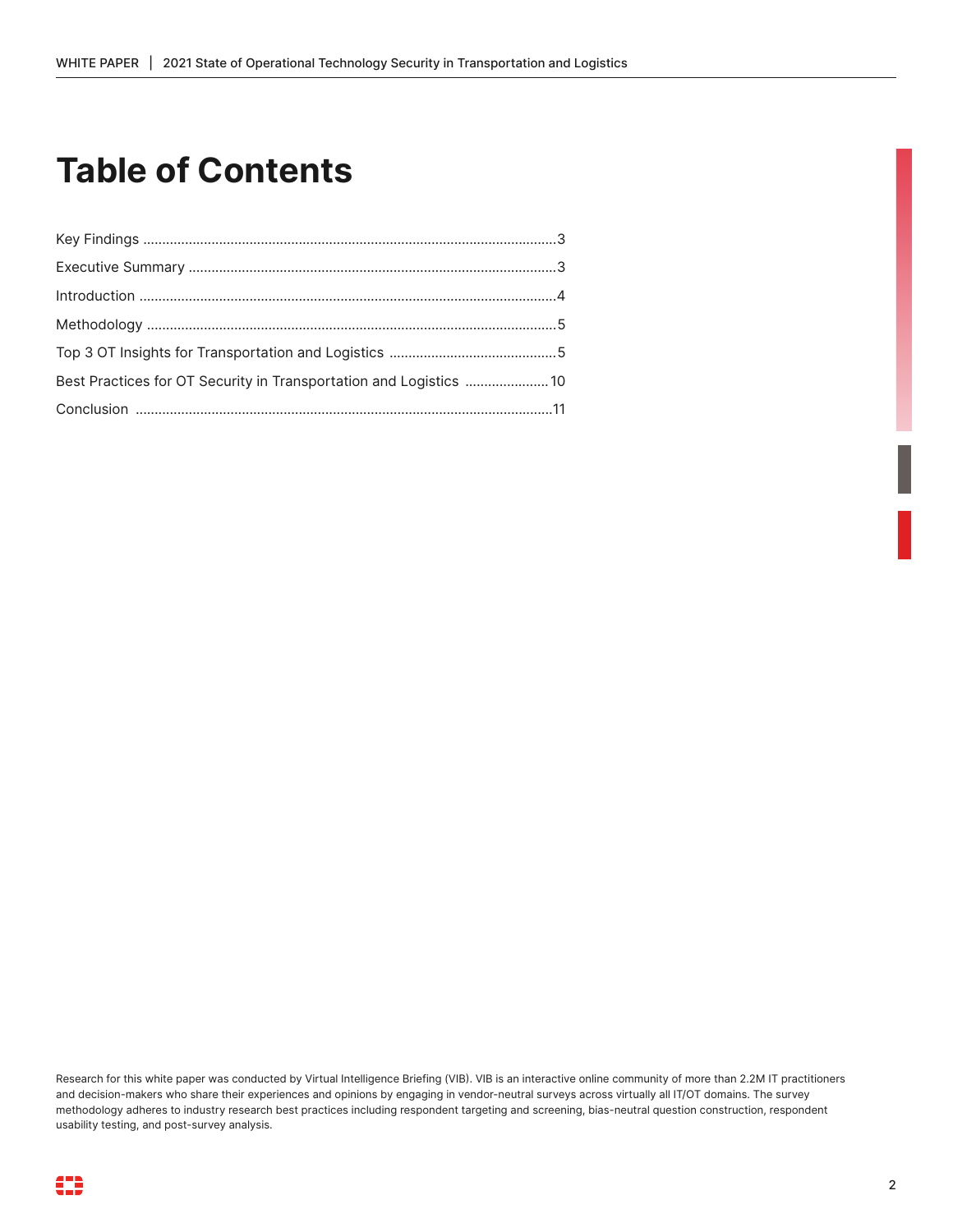## <span id="page-2-0"></span>**Key Findings**

Fortinet's research report 2021 State of Operational Technology (OT) Security in Transportation and Logistics (T&L) finds that security leaders in T&L companies generally feel supported by senior leadership for their efforts. However, most also remain worried that their OT infrastructure could be targeted by malware, exploited by phishing attacks, or contain existing or known vulnerabilities

- Only 14% of transportation and logistics organizations feel less than moderately supported by their board of directors when it comes to OT security
- Despite this, 56% of transportation and logistics organizations are more concerned about an OT cybersecurity breach than they were 12 months ago
- Meanwhile, in the last year, 43% of T&L organizations have experienced four or more OT cybersecurity breaches
- Eight of 10 T&L organizations feel malicious, negligent, or inadvertent insiders represent their most concerning OT security adversary
- Vulnerability management is the top OT security investment most T&L organizations are pursuing



## **Executive Summary**

Overall, OT security leaders across medium- to large-sized T&L companies remain well-supported by senior leadership and their board of directors. However, those in charge of OT security in these organizations are growing more concerned that they will experience an OT cybersecurity breach in the coming year.

The harsh truth is that while 46% of T&L organizations have not discovered an OT cybersecurity breach in the last year, a nearly equal amount (43%) have experienced four or more breaches — indicating plenty of room for improvement when it comes to OT security.

While OT security technologies employed across T&L organizations are myriad, the top two areas of security investment are vulnerability management and network segmentation. This is a wise approach since a majority of T&L operational technology is now highly integrated into IT networks — meaning previously "air-gapped" OT systems are now internet-connected and vulnerable to exploitation.

As noted in [Fortinet's 2021 State of Operational Technology and Cybersecurity Report,](https://www.fortinet.com/content/dam/maindam/PUBLIC/02_MARKETING/08_Report/report-2021-ot-cybersecurity.pdf) the responsibility for OT security is shifting from network operations directors to the CISO or CIO.<sup>1</sup> This shift is being echoed in transportation and logistics organizations, with only 7% of organizations declaring the security of OT remains the responsibility of the head of operational technology. This means OT may gain inclusion in larger security initiatives in T&L organizations but could also lose the specific and essential focus on unique OT security challenges.

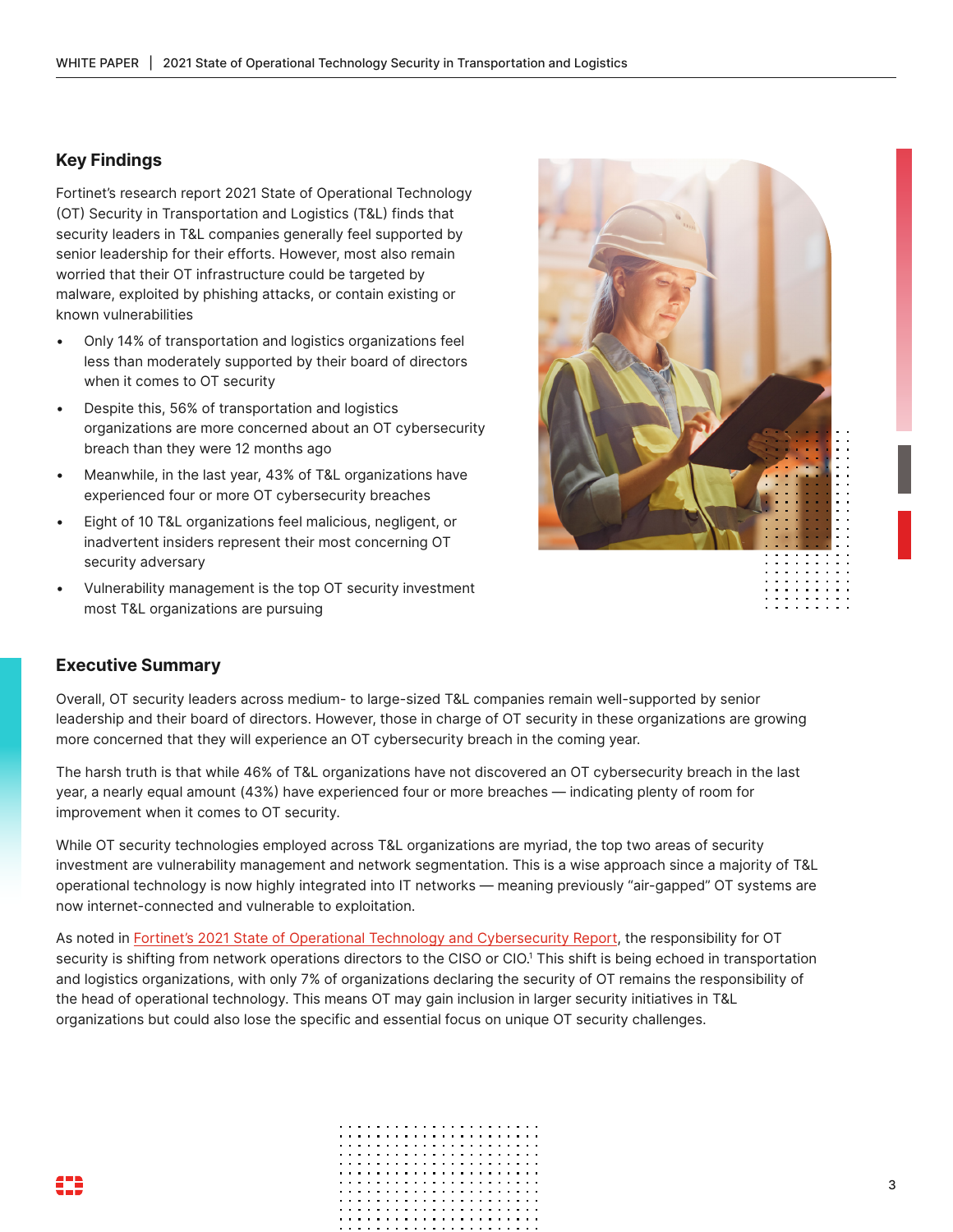## <span id="page-3-0"></span>**Introduction**

Operational technology dependence is on the rise, with solid growth projected through 2027.<sup>2</sup> This should come as no surprise to leaders in T&L enterprises because OT uses hardware and software to monitor and control physical processes, devices, and infrastructure — all critical to the efficient movement of freight, cargo, and people across cities, regions, nations, and continents.

To boost operational efficiency and profitability, many T&L businesses have been digitally connecting OT infrastructure such as supervisory control and data acquisition (SCADA) systems with IT networks. We noted in our 2021 State of Operational Technology and Cybersecurity Report that competitive pressures are driving the need to reduce costs and increase efficiencies in a variety of ways, such as:

- Utilizing digital twins to reduce risks supporting asset performance management (APM)
- Increasing overall equipment effectiveness (OEE) to drive increased manufacturing yield
- Shifting from calendar-based to condition-based maintenance to minimize lost production from service outages
- Increasing asset availability and reliability
- Digitization of paper recordkeeping and service reports for service and maintenance activities

While the previous findings were across all industries managing OT, most of these initiatives apply to T&L businesses and organizations as well. However, the improved agility and efficiency derived from IT/OT network convergence also comes with increased risks. The diminishing presence of the "air gap" between OT networks and IT systems means the OT infrastructure is subject to the threats that IT systems have traditionally faced. Worse, the attack surface for an OT system can comprise industrial internet of things (IIoT) devices that control critical systems — resulting in potentially dire health and safety consequences if breached.3

We think the rise of IT/OT integration is why 56% of T&L operational technology security experts feel more concerned about an OT cybersecurity breach happening in the next 12 months than they were in the year prior.



## **OT-related cybersecurity breach concern in next 12 months**

Our latest study of OT security in transportation and logistics has generated several key insights, along with some best practices that all T&L businesses should implement to increase their OT security.

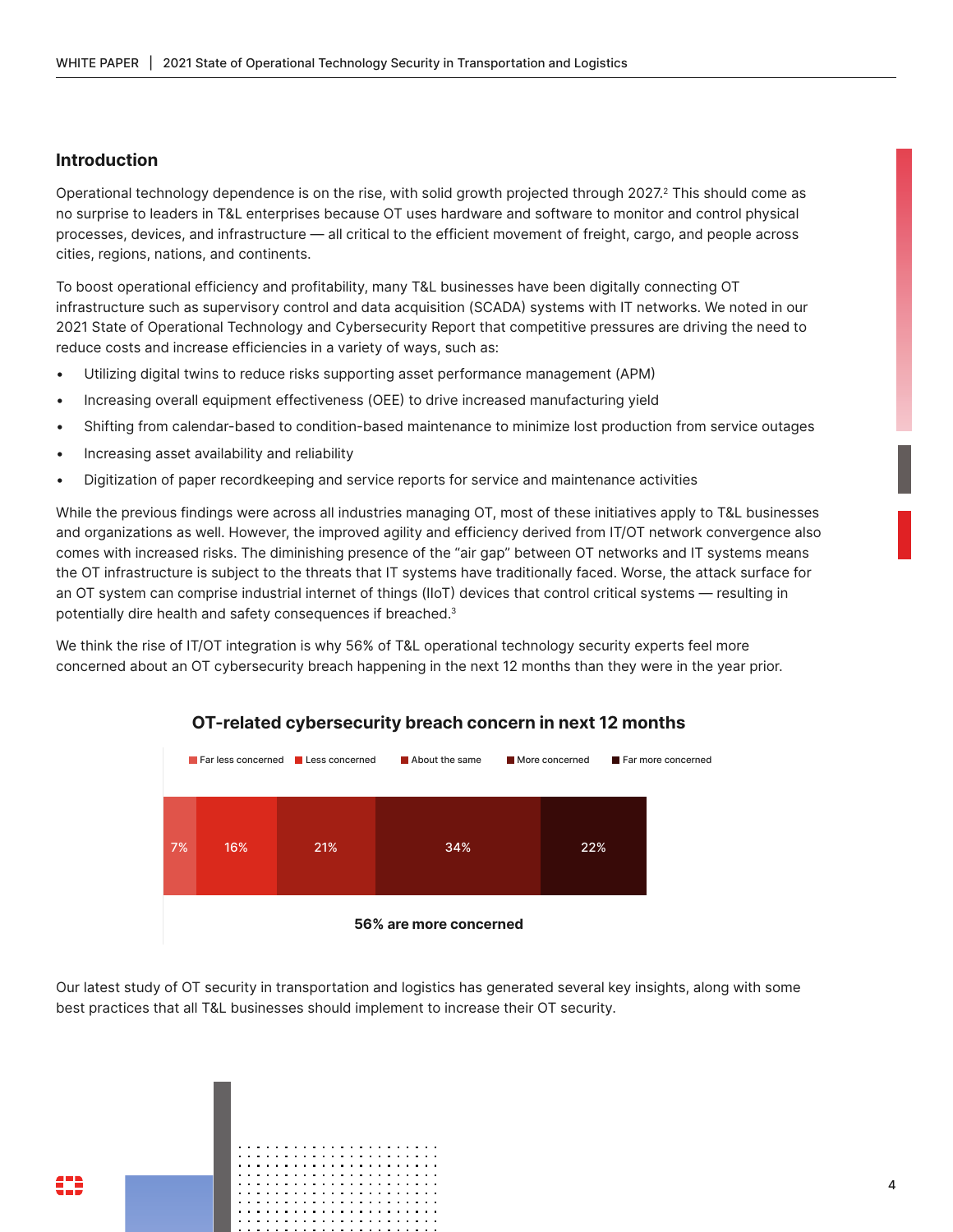## <span id="page-4-0"></span>**Methodology**

This study was conducted in November 2021 with members of 73 organizations (ranging in staff sizes from 1,000 to 10,000 employees) that specialize in logistics and/or transportation (public, rail, air, or maritime). The majority of people surveyed came from larger logistics companies with most (74%) individuals being managers or directors of IT and/or OT.

## **Top 3 OT Insights for Transportation and Logistics**

As noted from our 2021 State of Operational Technology and Cybersecurity Report, OT leaders continued to struggle with changes related to IT/OT convergence, and transportation and logistics echoes many of these.<sup>3</sup> T&L organizations have very advanced maturity in their OT, but still face challenges related to security measurements and analysis — with some organizations experiencing a significant number of intrusions in the past year.

## **Insight 1: While business objectives are driving OT maturity in T&L organizations to advanced levels, cybersecurity concerns about specific threats and threat actors are on the rise.**

Within T&L, the need to innovate and transform is driving the integration of IT and OT. Similar to the IT experience over the last decade, cloud is a major force, with 58% of respondents indicating access to cloud applications was driving their IT/OT integration.

Interestingly, the convergence of security for the two disciplines is listed as the second and third driving forces for integration in most T&L organizations. This integration to consolidate and bolster security represents both beneficial opportunities as well as potential exposure vectors for OT systems that have typically been air-gapped and nonaccessible to potential threat actors.



## **Key concerns with IT/OT network integration**

Because T&L organizations have depended on OT for quite some time, it is no surprise that nearly two-thirds are very mature when it comes to their OT implementations and reliance on a legacy security strategy. However, just over 10% of T&L organizations have no network segmentation or visibility in place to detect and deter potential threat actors — representing significant risk to their business.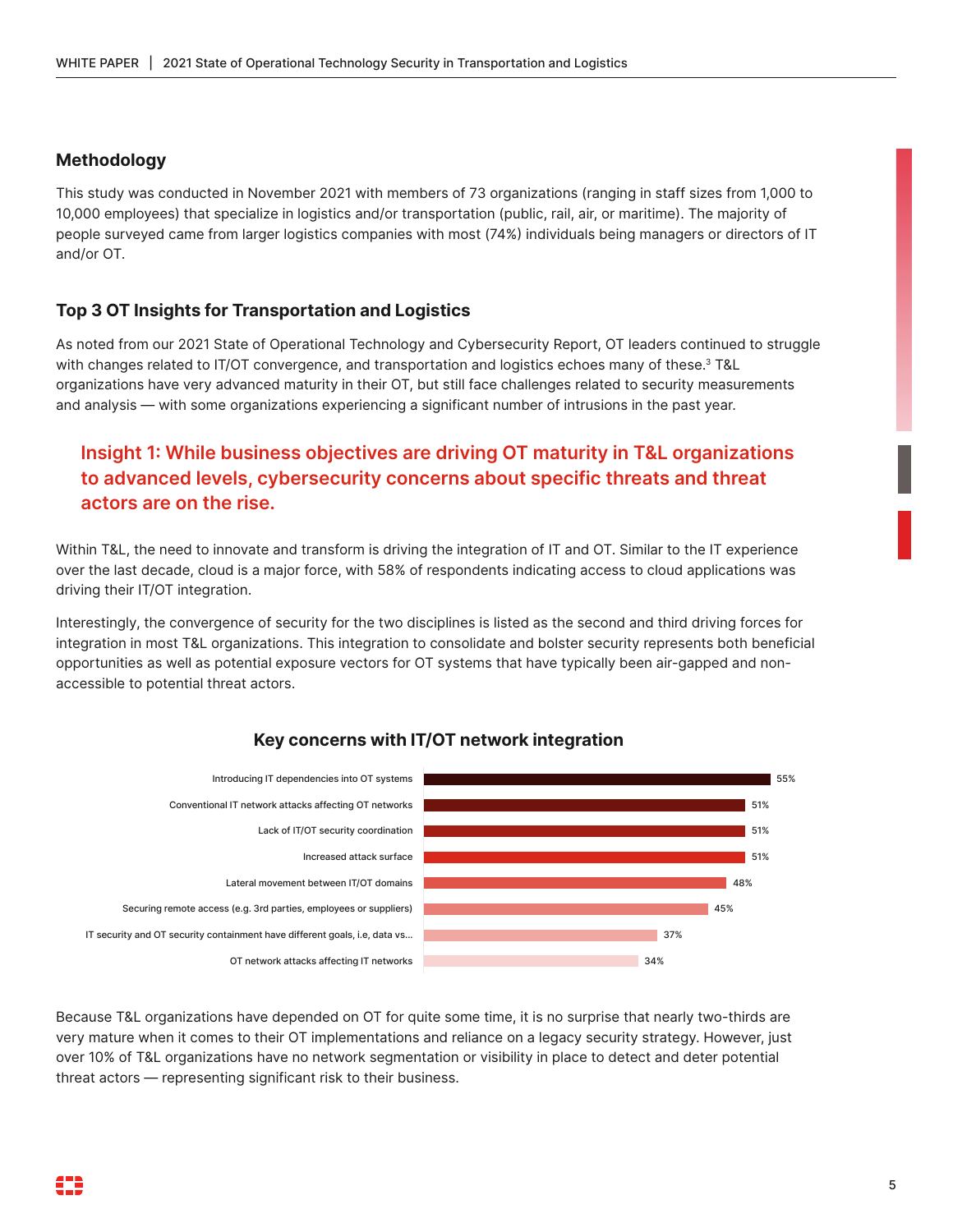

The areas of greatest concern to OT security leaders within the T&L industries are either unwitting, unaware, or malicious insider threats or criminal organizations engaging in successful malware/phishing attacks or exploiting existing or known vulnerabilities.



## **Insight 2: For most of T&L, the historical OT "air gap" that both assisted and hindered security has essentially disappeared, leading to increased concerns that must be addressed.**

Traditionally, OT cybersecurity was less necessary since OT systems were not connected to the internet. As such, they were not exposed to outside threats. However, this historical air gap resulted in just as many security problems as it resolved. Because IT and OT networks were kept separate, there was often duplication of security efforts and little transparency between teams. This made it difficult to identify the boundaries of the attack surface as these disparate teams lacked shared network asset situational awareness.

Nearly two-thirds of T&L organizations enjoy well-integrated IT and OT networks, leaving nearly a third dealing with the security challenges of minimally integrated networks. The air gap may protect to some extent, but as we observed earlier, the desire for better and more integrated security across all networks is driving IT/OT network integration in most T&L organizations.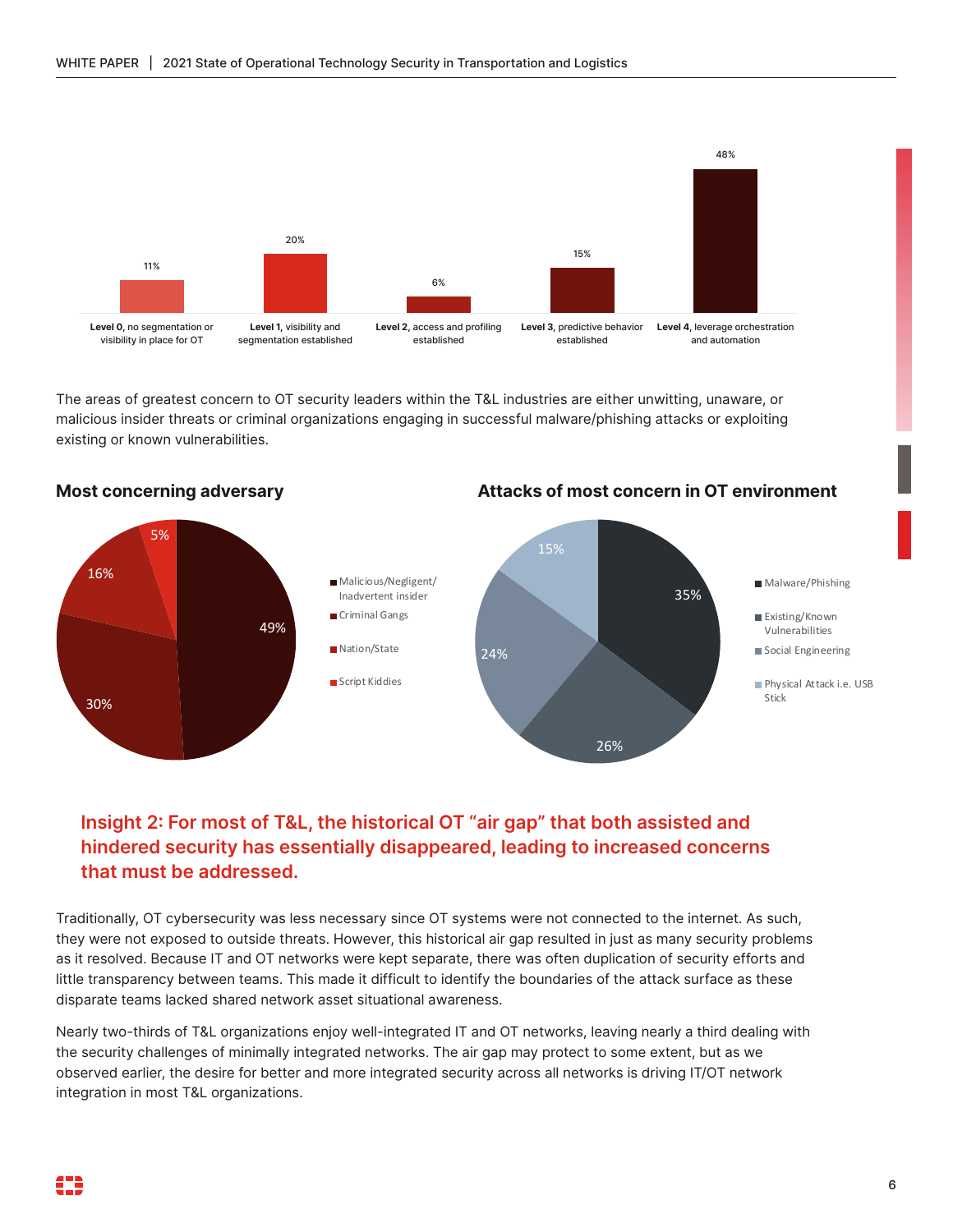

## **IT/OT network integration**



The proliferation of network integration in T&L industries does represent significant risk to traditional OT though and T&L organizations have some key concerns. These concerns are justified, given that many organizations have bolted-on point solutions to address specific issues. These patchwork approaches to OT security result in a complex network where solutions do not share vital intelligence or provide full visibility.



## **Key concerns with IT/OT network integration**

## **Insight 3: T&L organizations are on the right track when it comes to security, but too many remain vulnerable and are experiencing breaches with significant impacts to their businesses.**

As of 2020, 70% of all OT organizations plan to roll OT security under the CISO in the next year (only 9% of CISOs oversee it currently), and 62% of OT security budgets are being increased. T&L organizations appear to have made progress on the first goal of consolidating OT security under the CISO or VP of IT security.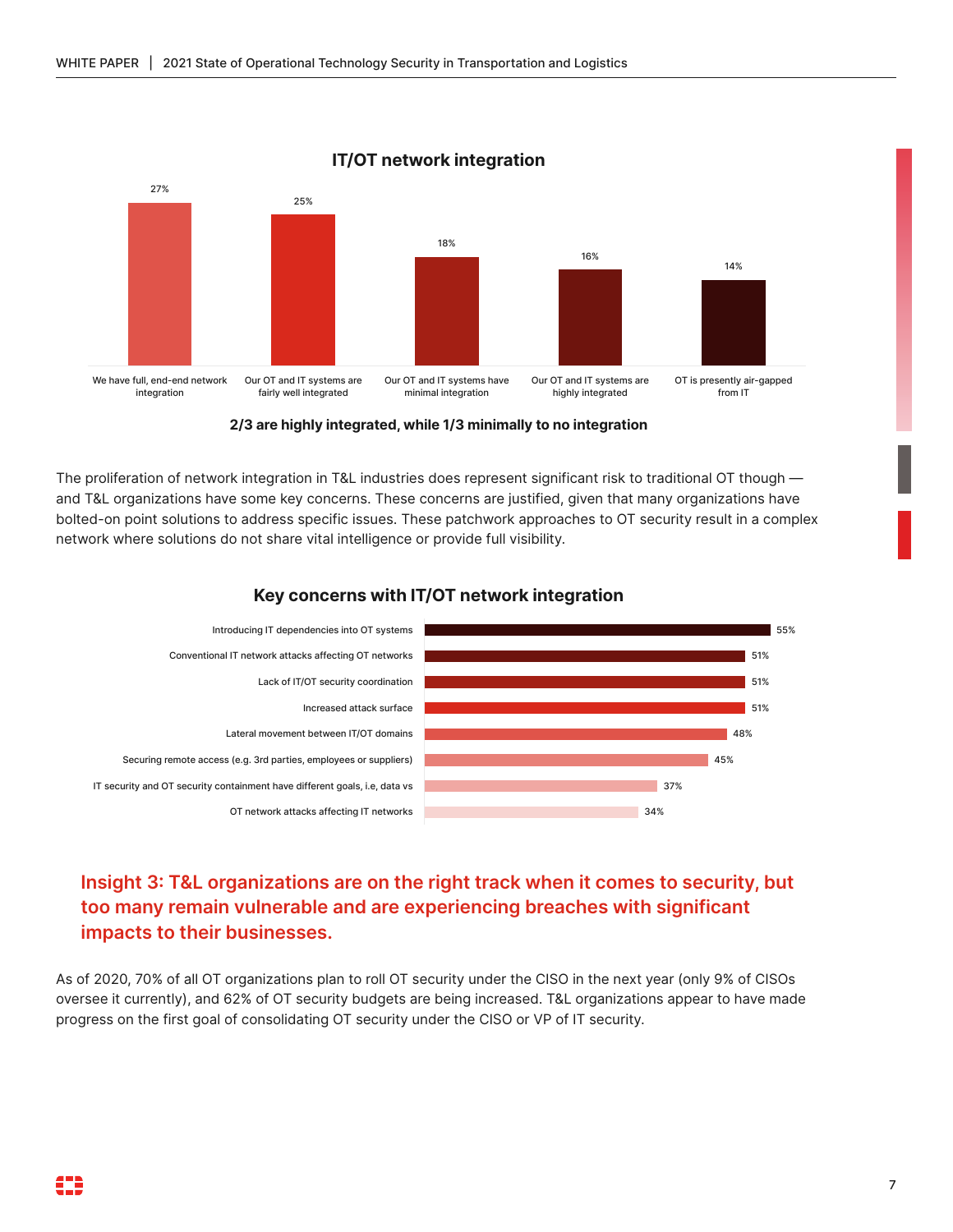

**Overall responsibility for OT**



And it appears T&L organizations are aggressively pursuing OT security and plan to invest in this area soon, possibly indicating increased security budgets as well.



## **OT security investment in 12-18 months**

The desire to invest in OT security near-term is wise. As of 2021, there are nearly as many T&L organizations experiencing four or more security breaches per year on their OT systems as there are detecting none. This relatively high "no breach in the last year" result for T&L may indicate that many have implemented successful security measures. Given how many T&L organizations are fairly mature (Level 4), this is not surprising.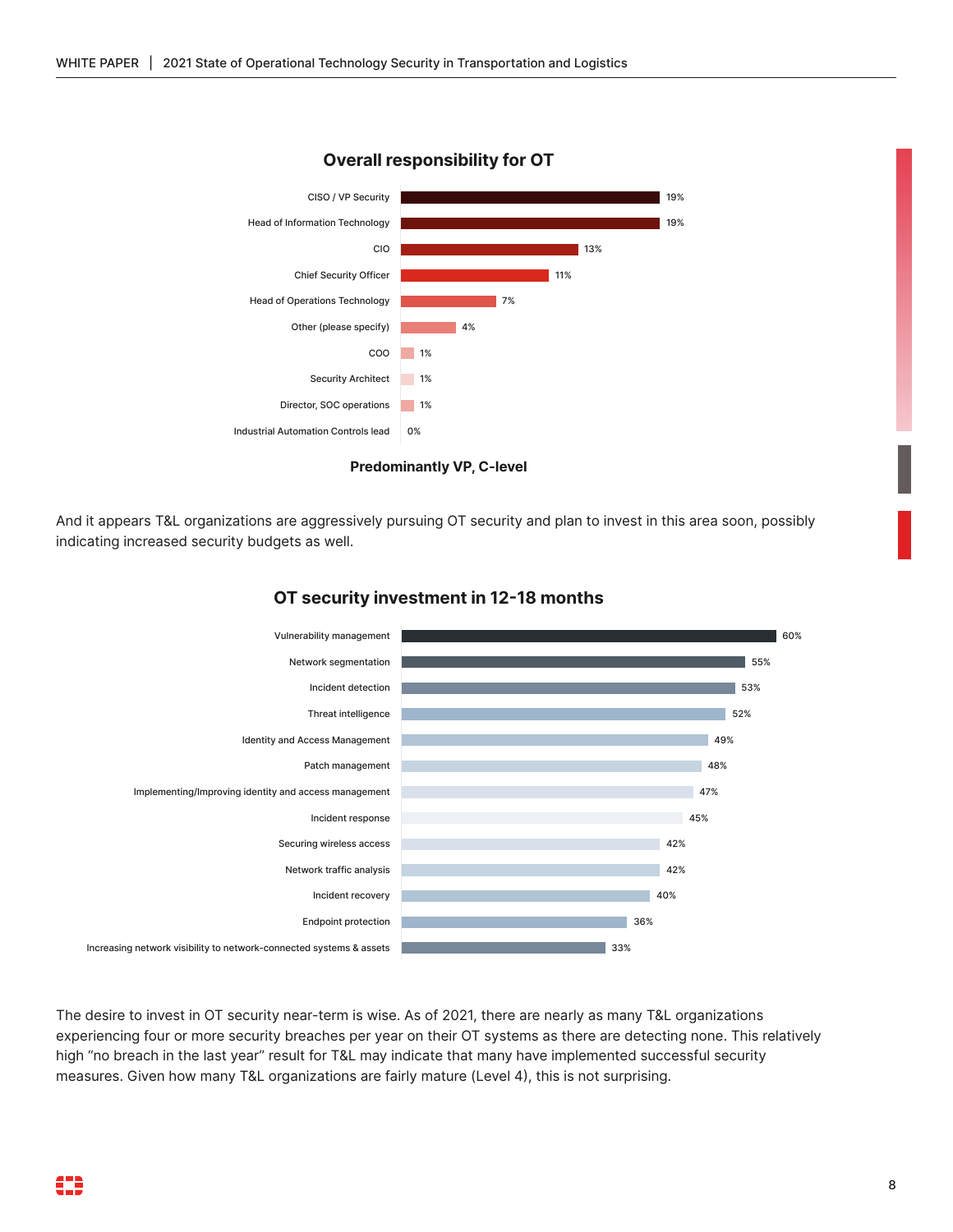

## **OT related security breaches – last 12 months**

However, this also means a nearly equal percentage (43%) of more immature T&L organizations remain vulnerable and are experiencing elevated numbers of breaches. A successful breach can have severe consequences for a T&L business — from impacted services and risk of physical harm to loss of reputation and revenue.

Based on research from the Fortinet 2021 State of Operational Technology and Cybersecurity Report across all industries, it is logical to assume that those T&L organizations that experienced an OT security breach had similar impacts as a result.



As noted, it is important to ensure integration and compatibility across combined IT/OT security teams and technologies to avoid exploitable gaps and inefficiencies in response.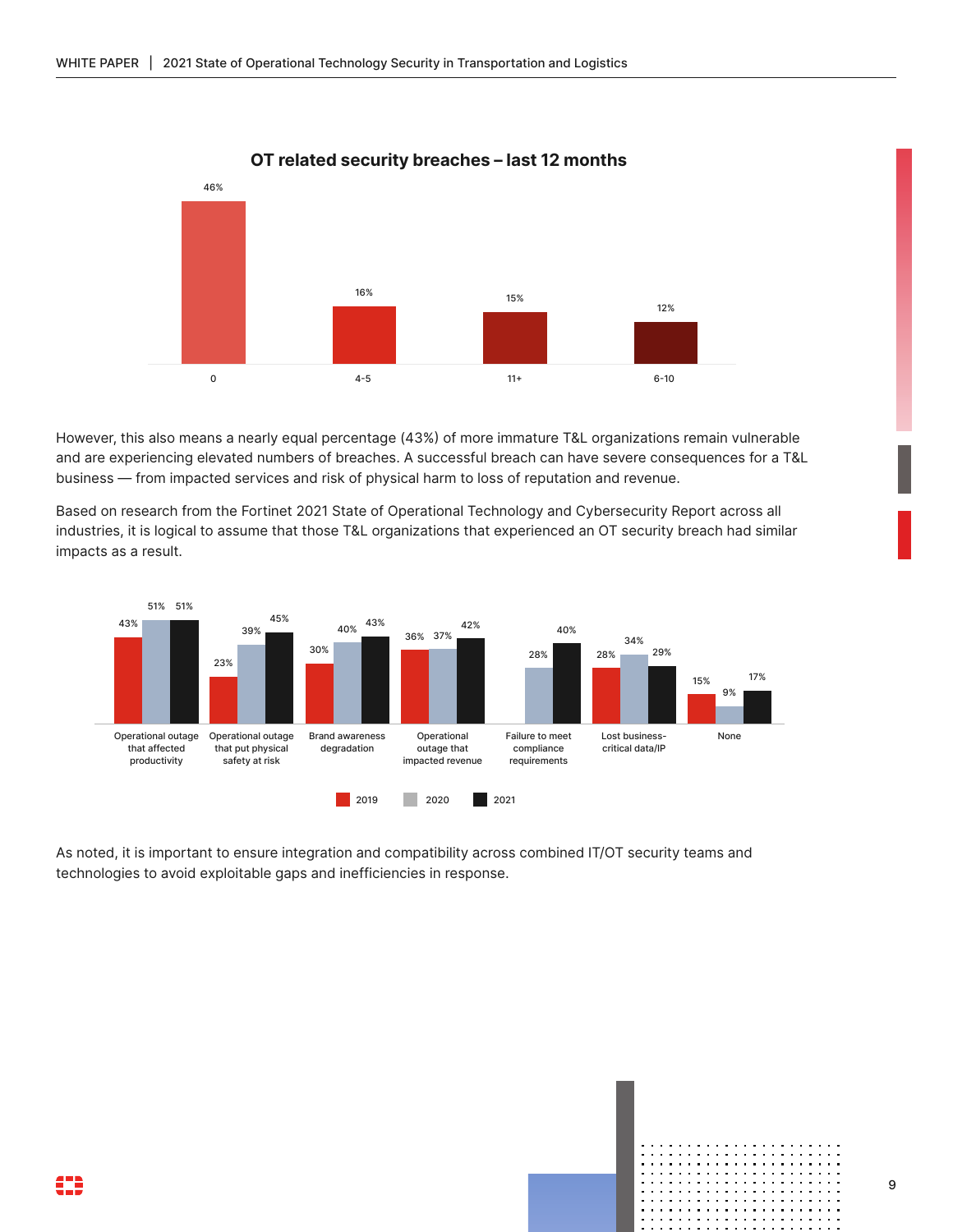## <span id="page-9-0"></span>**Best Practices for OT Security in Transportation and Logistics**

## **1. Identify assets, classify, and prioritize value**

Improving security posture starts with visibility. One cannot protect what one cannot see. Lacking visibility is a critical security gap within many organizations. Only 58% of organizations have a formal program to inventory OT assets, and 57% document connections that lead outside of OT (down from 62% in 2019).4 Going forward, a significant number of T&L organizations expect an increase of devices, and an expanding threat landscape will impact their OT security plans.



One-third of all T&L organizations plan to increase their network visibility in the next 12 to 18 months.



T&L operational technology security teams need an up-to-date inventory of devices and applications running on the network. One challenge is that many OT networks can't be actively scanned with the methods used for an IT network. For example, many programmable logic controllers (PLC) devices are notoriously delicate, and even actively scanning these devices can cause them to fail.<sup>5</sup>

## **2. Segment the network**

Given the relative disappearance of the OT air gap in T&L organizations, network segmentation is one of the most effective architectural concepts for protecting OT environments.

The concept is to divide the network into a series of functional segments or "zones" (which may include subzones or microsegments), and make each zone accessible only by authorized devices, applications, and users. A firewall defines and enforces the zones, and it also defines conduits, which are channels that enable essential data and applications to cross from one zone to another.

In the next year and half, more than one out of every two T&L organizations plan to invest in network segmentation.

### **3. Analyze traffic for threats and vulnerabilities**

Once next-generation firewalls (NGFWs) divide a combined IT/OT network into segments and conduits, it is valuable to analyze network traffic for known and unknown threats. Security teams should seek to integrate a NGFW capable of inspecting encrypted application traffic. Additionally, the NGFW should be integrated with a live-feed service to provide updates on the most common OT protocols and OT application vulnerabilities.

Of the T&L organizations surveyed, 42% have plans to invest and implement network traffic analysis in the near future.